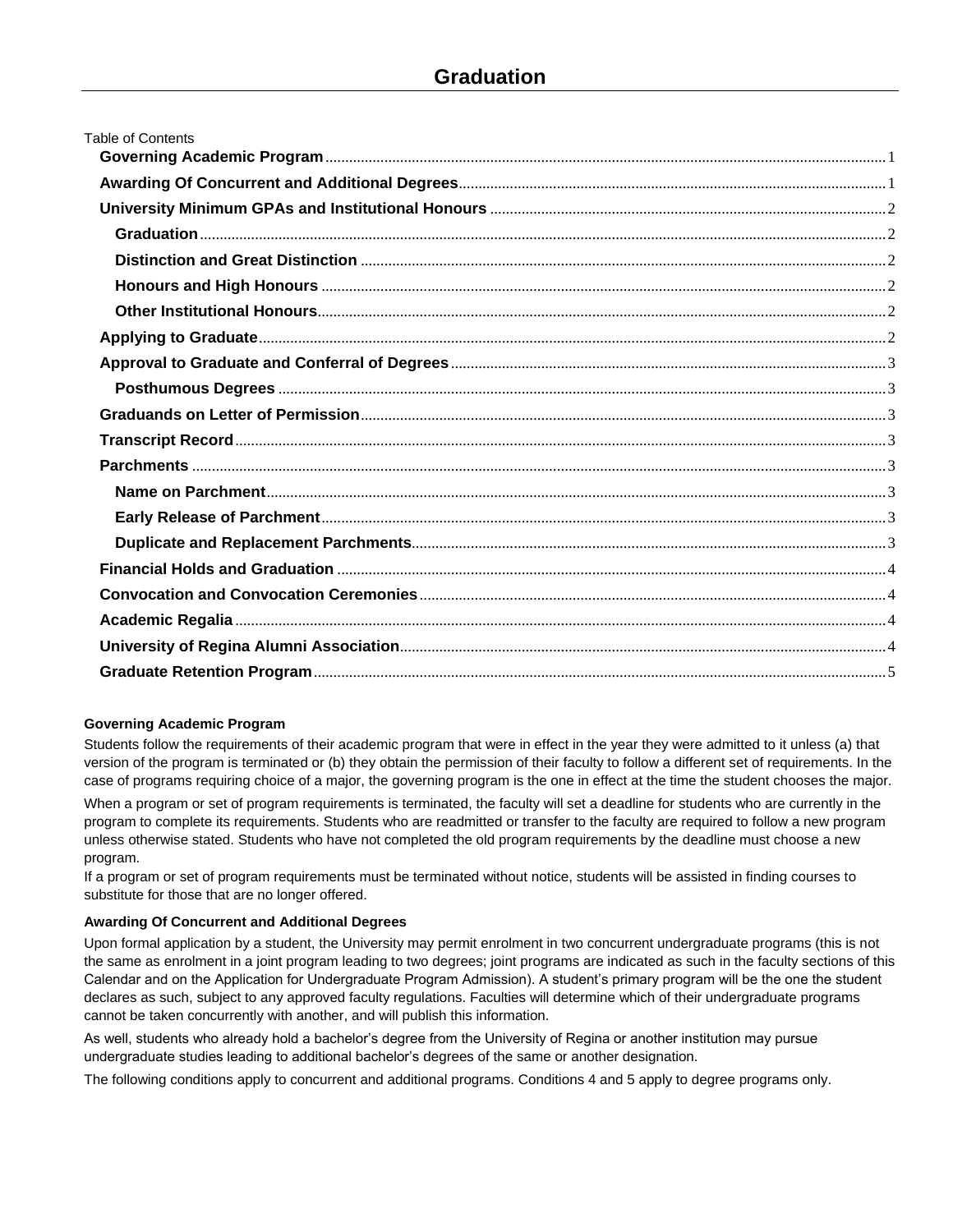- 1. In order to graduate with a certificate, diploma, or degree program, a student must first be admitted to the associated program (see the Admissions section of this Calendar). Exceptions to this regulation may be approved by the dean of the faculty that offers the program.
- 2. All the requirements of each program must be met.
- 3. If students hold a first degree from another institution, they must meet the faculty's residency requirement for subsequent programs.
- 4. The principal area of study or academic emphasis of each degree program must be different. This determination will be made by the dean of the faculty that offers the second degree program.
- 5. Thirty additional credit hours must be completed for each additional degree beyond the first. If the degree programs are of different lengths, then the cumulative total required is 30 credit hours plus the credit hours of the longer program. For example, a student who completes both a three-year (90 credit hour) and a four-year (120 credit hour) degree program, in either order or concurrently, requires 150 credit hours (30 + 120) in order to graduate with the second degree. Formal after-degree programs may require additional credit hours.
- 6. When a student who is enrolled in two programs concurrently graduates from a primary program and the secondary program remains valid and current, the former secondary program becomes the primary program. A new student primary program record will be created by either the Enrolment Services Admissions Office (programs in different faculties) or the student's faculty or college (programs in the same faculty).

## <span id="page-1-0"></span>**University Minimum GPAs and Institutional Honours**

### <span id="page-1-1"></span>**Graduation**

A minimum UGPA of 60.00% is required for graduation from all undergraduate degree programs.

In all undergraduate faculties, the average required for graduation will be calculated only on those courses which form part of the degree program (failed courses and extra courses are not included).

Each faculty may set its own standards for graduation provided that they are not less than the University minimum. Students should check with their faculty advisors regarding these standards.

### <span id="page-1-2"></span>**Distinction and Great Distinction**

A minimum PGPA of 80.00% is required for graduation with Distinction.

A minimum PGPA of 85.00% is required for graduation with Great Distinction.

Distinction and great distinction are only available to students who have completed a degree program.

#### <span id="page-1-3"></span>**Honours and High Honours**

Honours and High Honours is awarded to degree programs in which students take a more intensive concentration in their major area. These standards are faculty specific and students should check with their faculty advisors.

### <span id="page-1-4"></span>**Other Institutional Honours**

In accordance with University and faculty regulations, in addition to those noted above, the following institutional honours appear on students' transcripts, parchments, and in the Convocation program:

- Bilingual mention/mention bilingue: A minimum of 40% and maximum of 60% of courses counted towards the degree program taken in French, including at least 3 courses from departments other than French (but must be from the Faculties of Arts, Media, Art, and Performance, or Science).
- Co-operative Education
- Internship
- International

### <span id="page-1-5"></span>**Applying to Graduate**

Graduation is not automatic upon completion of a program.

In order to graduate, students must complete and submit an Application for Graduation form for *each* credential (degree, diploma, certificate) they are applying for. Forms are available at faculty and college offices, the Registrar's Office, and on the web at [www.uregina.ca/student/registrar/resources-for-students/printable-forms.html](https://www.uregina.ca/student/registrar/resources-for-students/printable-forms.html) .

Applications for graduation may be submitted at any time, before or after completion of program requirements, and are processed in the order in which they are received. Students who are applying to graduate at the end of fall or winter term are recommended to submit their applications to their faculty, federated college, or academic unit at least three months before the projected completion of their program.

Note: Students who plan to attend the Convocation ceremony should pay attention to the relevant application and attendance deadlines in the Convocation and Convocation Ceremonies section below.

If an application is denied, the student must apply for graduation again once all requirements have been fulfilled.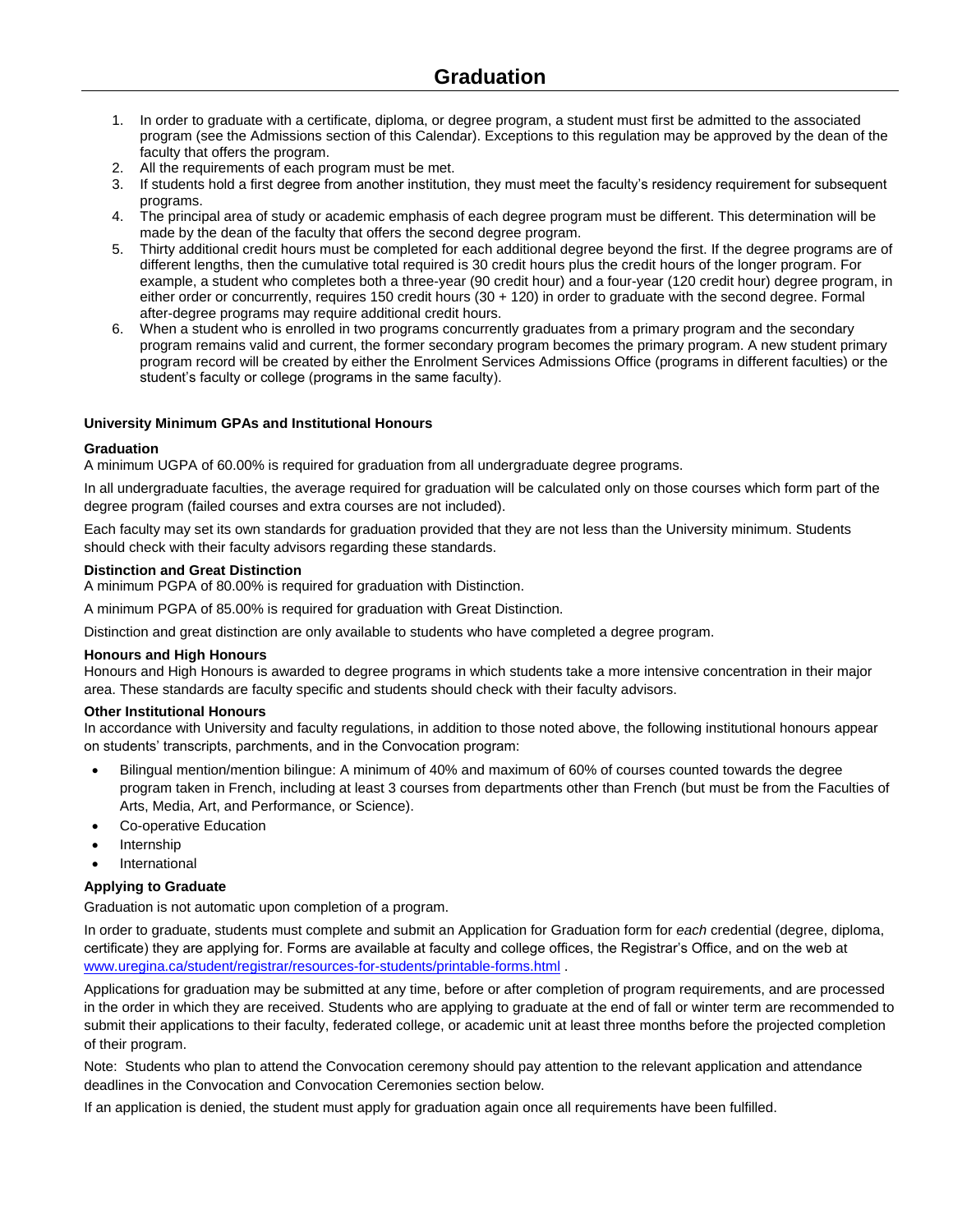# <span id="page-2-0"></span>**Approval to Graduate and Conferral of Degrees**

The eligibility of all applicants for graduation is checked by the faculty that will confer the degree (for students registered in the colleges, a first check is made by the college and a final check by the faculty). Applicants must successfully complete all the course requirements for the degree, diploma, or certificate for which they have applied, and must meet the minimum PGPA for graduation in that program.

When program requirements have been met, the applicant is recommended by the faculty for approval of graduation to Executive of Council, which meets monthly from September to November and January to June (for the current year's meeting dates refer to www.uregina.ca/president/governance/council/eofc-meetings). The relevant certificate, diploma, or degree is conferred by the University Chancellor within one week after approval by Executive of Council. Faculties may not meet on a monthly basis. Students should refer to the faculty sections of this Calendar for information about minimum processing times to prepare applications for approval by Executive of Council.

## <span id="page-2-1"></span>**Posthumous Degrees**

A degree, diploma, or certificate may be awarded posthumously when the requirements for a degree, diploma, or certificate are 75 per cent completed on the recommendation of the primary faculty of registration. The concurrence of the student's next of kin is required for the faculty to submit the application for graduation. Posthumous degrees will be acknowledged in the Convocation program and may be acknowledged or presented at the ceremony.

A degree credential is not considered to be posthumous if the student dies following completion of the degree program requirements but prior to formal approval for conferral, or following conferral of the degree but prior to the ceremony at which the credential would have been acknowledged.

## <span id="page-2-2"></span>**Graduands on Letter of Permission**

Students who, in the final term before graduation, are approved by their faculty or college to take a course towards their program at another post-secondary institution must have official transcripts sent from that institution to the University of Regina Registrar's Office certifying their final grade. The official transcript must be received in the Registrar's Office at least three (3) business days before the meeting of Executive of Council to approve the lists of graduands.

## <span id="page-2-3"></span>**Transcript Record**

All degree program information, except the date of conferral, appears on students' official transcripts as soon as their faculty has approved them for graduation. The date of conferral appears on the official transcript once the Chancellor has conferred the degree (see Approval to Graduate and Conferral of Degrees section above).

# <span id="page-2-4"></span>**Parchments**

Additional information and forms referred to in the following items may be obtained from the convocation website: www.uregina.ca/convocation

### <span id="page-2-5"></span>**Name on Parchment**

Parchments are printed with the **full legal name** of the graduate, as recorded in the University's student information system at the time of graduation. Students are required to provide proof to the Registrar's Office in support of any request for correction or change of name. For information about acceptable forms of documentation and/or to print the required Change of Name form, refer to[: www.uregina.ca/student/registrar/assets/docs/pdf/forms/name\\_change.pdf](http://www.uregina.ca/student/registrar/assets/docs/pdf/forms/name_change.pdf)

Parchments are issued at the Convocation ceremony to attending graduates. The remaining parchments are held at the Registrar's Office for approximately one month and are then mailed. Students must ensure their **mailing** address is up to date i[n UR Self-](https://banner.uregina.ca/prod/sct/twbkwbis.P_WWWLogin)[Service.](https://banner.uregina.ca/prod/sct/twbkwbis.P_WWWLogin) In the interim, graduates with proof of identity may collect their parchment at AH 210. A third party must have written, signed authorization from the graduate and show their photo identification in order to collect a parchment.

### <span id="page-2-6"></span>**Early Release of Parchment**

Graduates who need their parchment before the Convocation ceremony at which it is to be issued, should complete an "Early Release of Parchment" form, accompanied by the processing fee. Forms can be found in person at AH 210, or at the following link: [www.uregina.ca/student/registrar/resources-for-students/printable-forms.html.](http://www.uregina.ca/student/registrar/resources-for-students/printable-forms.html)

### <span id="page-2-7"></span>**Duplicate and Replacement Parchments**

Students may apply for duplicate or replacement parchments by applying to the Registrar's Office. The following conditions apply: The University will issue duplicate parchments, marked as such, upon written request by a graduate.

 Upon request and with the submission of appropriate documentation, the University will change a student's legal name and, with submission of a completed 'Replacement Parchment" form and the appropriate fee, will reissue a parchment in the new legal name. The original parchment must be returned before a reprint is issued.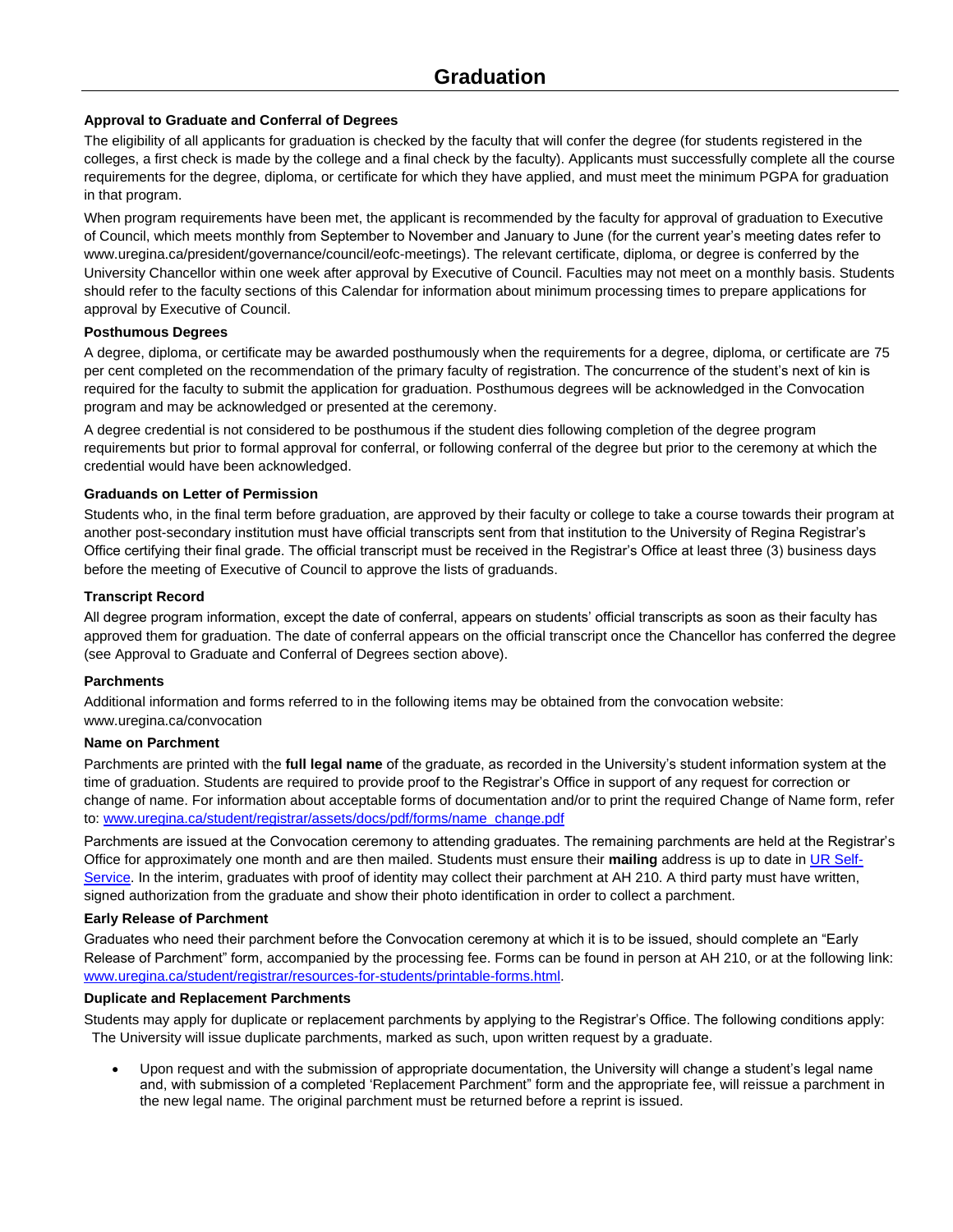- A replacement parchment will be produced if the original has been lost or destroyed (replacements are identified as such). The University requires a statement sworn before a notary public or commissioner of oaths in support of a graduate's claim that a parchment has been lost or destroyed.
- Order forms for a "Duplicate Parchment" or "Replacement Parchment" may be obtained on the Registrar's Office webpage: [www.uregina.ca/student/registrar/resources-for-students/printable-forms.html.](http://www.uregina.ca/student/registrar/resources-for-students/printable-forms.html)
- The prescribed fee must be received prior to processing.

# <span id="page-3-0"></span>**Financial Holds and Graduation**

Students who have an outstanding account with Financial Services, the Library, AV Services, or a federated college, may be approved for graduation, have their degree, diploma, or certificate conferred, and participate in the Convocation ceremony. Their parchment and any other certification, including transcripts, will be withheld until their account is paid in full.

## <span id="page-3-1"></span>**Convocation and Convocation Ceremonies**

Convocation is the assembly of the University Chancellor, the University Senate, and all graduates of the University of Regina. Convocation meets twice a year to present students with their degrees and to acknowledge scholarships and prizes. These ceremonies are usually held in early June, and in mid-October.

Dates for the current year are listed at: [www.uregina.ca/student/registrar/convocation/upcoming.html](http://www.uregina.ca/student/registrar/convocation/upcoming.html)

- January 31 deadline for receipt of applications for graduation for Spring Convocation. Students who apply to graduate between August 1 and January 31, and who complete their program requirements no later than the end of the Winter term, are eligible to attend Spring Convocation
- July 31 deadline for receipt of applications for graduation for Fall Convocation. Students who apply between February 1 and July 31, and who complete their program requirements no later than the end of the Spring/Summer session, are eligible to attend Fall Convocation.

In early April, for spring, and in early September, for fall, those eligible to attend convocation will be notified by e-mail when the convocation information has been posted. This information includes the date of their convocation ceremony, and information about the ceremony, and guest tickets, photographs, social functions, and other services available to graduates (e.g. diploma framing). Parents and friends are encouraged to attend the ceremony and the reception that follows. Every effort will be made to fill all requests for guest tickets, but the space constraint at the Conexus Arts Centre sometimes necessitates setting a limit.

Inquiries about the convocation ceremony may be directed t[o UR.Graduation@uregina.ca.](mailto:UR.Graduation@uregina.ca) For dates of future convocations and all information relating to the convocation ceremonies, consult the website at[: www.uregina.ca/student/registrar/graduation](https://www.uregina.ca/student/registrar/graduation-convocation/)[convocation/.](https://www.uregina.ca/student/registrar/graduation-convocation/)

# <span id="page-3-2"></span>**Academic Regalia**

University regulations require graduates who are participating in the Convocation ceremony to do so in proper, approved academic regalia – that is academic gown and hood (certificate recipients do not wear a hood unless specified by the costume guidelines below). The University of Regina does not have caps (mortarboards). All students wear black gowns except for the following: PhD students wear a scarlet gown with royal blue trim, facing and cuffs; Federated college students wear the color of gown approved for the federated college – that is red for Campion College, royal blue for Luther College, and sky blue for the First Nations University of Canada. Serving members of Canada's Armed Forces and Canadian police forces may wear their dress uniform without an academic gown, but they must wear a hood corresponding to the degree they are receiving. Students receiving degrees are hooded at the Convocation ceremony. A description of hoods for students graduating with an undergraduate degree from the University of Regina is listed below. Protocol inquiries about appropriate academic regalia should be directed to the Registrar's Office UR.Graduation@uregina.ca. Graduates wear black hoods except for those designated an alternate colour. A list of degree hoods and descriptions is available at [www.uregina.ca/student/registrar/graduation-convocation/convocation/history/dress.html](http://www.uregina.ca/student/registrar/graduation-convocation/convocation/history/dress.html)

### <span id="page-3-3"></span>**University of Regina Alumni Association**

The University of Regina Alumni Association (URAA) was established in 1974 to promote the accomplishments and support the development of the University of Regina, its students and alumni. This is reflected in the Alumni Association's vision statement: "We are the leading proponent of our University and our alumni throughout the world." Membership is automatic to all who have been granted a degree, diploma, or certificate from the University of Regina. The organization is governed by a volunteer board of directors who are elected by the membership.

The Alumni Association is an active participant in the University. Through its many fundraising activities, the Association has established a number of worthwhile funds and scholarships. These include the Children of Alumni Scholarship, the Dr. John Archer Scholarship, the Bert Fox/Robert Ferguson Alumni Entrance Scholarship, the Dr. George and Helen Ferguson Alumni Entrance Scholarship, the Ferguson Alumni Scholarship for Kinesiology and Health Studies, the Dr. David Barnard Graduate Scholarship in